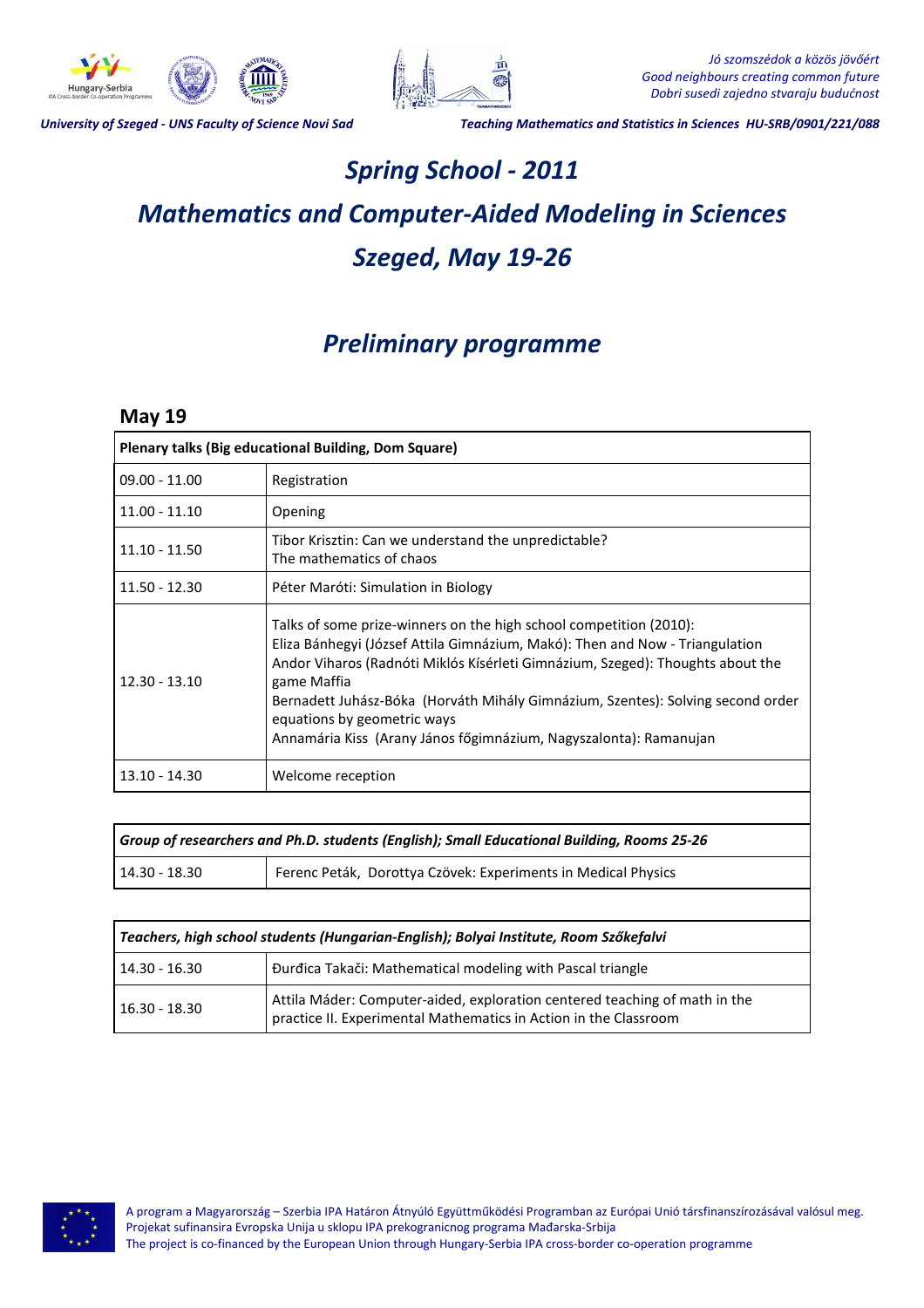





*University of Szeged - UNS Faculty of Science Novi Sad Teaching Mathematics and Statistics in Sciences HU-SRB/0901/221/088*

### **May 20**

| Group of researchers and Ph.D. students (English); Bolyai Institute, Room Szőkefalvi |                                                                                                            |
|--------------------------------------------------------------------------------------|------------------------------------------------------------------------------------------------------------|
| $09.00 - 11.00$                                                                      | Danijela Rajter-Ćirić: On the probability and stochastic models                                            |
| 11.00 - 13.00                                                                        | Eszter Katonáné Horváth: Islands                                                                           |
| 13.00 - 14.00                                                                        | Lunch: Restaurant Gödör                                                                                    |
| $14.00 - 18.00$                                                                      | Róbert Vajda: Symbolic and numerical study of equations and inequalities with<br>computer algebra software |

| Teachers, high school students (Hungarian-English); Small Educational Building, Rooms 25-26 |                                                                                                                           |
|---------------------------------------------------------------------------------------------|---------------------------------------------------------------------------------------------------------------------------|
| $09.00 - 11.00$                                                                             | László Égerházi, Dorottya Czövek: Experiments in Medical Physics; Introduction                                            |
| $11.00 - 13.00$                                                                             | Experiments in Medical Physics; Practice in 2 groups                                                                      |
| $13.00 - 14.00$                                                                             | Lunch: Restaurant Gödör                                                                                                   |
| $14.00 - 16.30$                                                                             | Gingl Zoltán: Demonstration experiments with a sound card                                                                 |
| $16.30 - 18.30$                                                                             | Lajos Szilassi: The camera, what is in front and behind (The specialties of<br>axonometric and perspective visualization) |

#### **May 21**

| Group of researchers and Ph.D. students (English); Bolyai Institute, Room Szőkefalvi |                                                         |
|--------------------------------------------------------------------------------------|---------------------------------------------------------|
| $09.00 - 13.00$                                                                      | János Karsai: Study of dynamic systems with Mathematica |
| $13.00 - 14.00$                                                                      | Lunch: Restaurant Gödör                                 |
| 14.00 - 16.00                                                                        | Zoltán Kovács: Fractal design with computers            |

| Teachers, high school students (Hungarian-English); Bolyai Institute, Room Rédei |                                                                    |
|----------------------------------------------------------------------------------|--------------------------------------------------------------------|
| $09.00 - 11.00$                                                                  | Géza Makay: Building a conference center or triangulating surfaces |
| 11.00 -13.00                                                                     | Zoltán Kovács: Free software in mathematics education              |
| 13.00 - 14.00                                                                    | Lunch: Restaurant Gödör                                            |
| 14.00 - 16.30                                                                    | Krisztina Boda: Basic biostatistics with applications              |